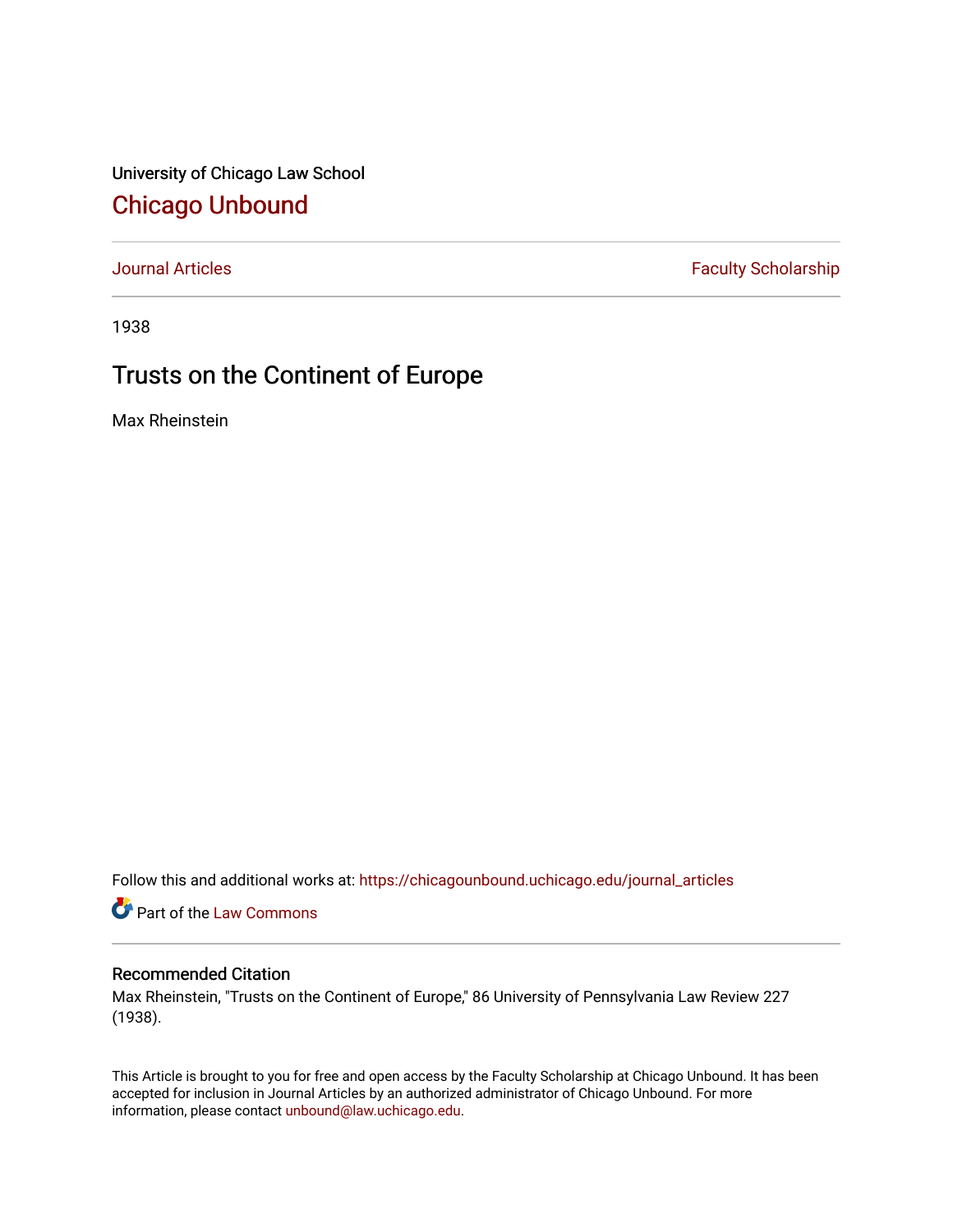of 1812 had created childhood prejudices which "weakened American sympathy toward the Allies".

Persons high in authority criticized measures employed **by** both sets of belligerents. Our Government could undertake to justify entry into the war on national policy, or on legal grounds. But one does not like to vision our Government described as committed to a policy of hypocrisy. If the view is taken that a powerful neutral government has a trust to uphold and vindicate law against encroachments; that impartial attempts to do so must not necessarily result in plunging a nation into war; and that the most effective way to maintain the law and to avoid war is to ground a government's position in all serious crises on a rock foundation of right under the law, then one may not have much sympathy with Mr. Lansing's declared policy to submerge issues in "verbosity" to insure "continuance of controversies" and to lay foundations to enable the country to be free to "act illegally" when that is considered to be expedient.

*Fred K. Nielsen.'*

TRUSTS **ON THE CONTINENT** OF EUROPE. **By** F. Weiser. Sweet & Maxwell, London, 1936. **Pp.** viii, **103.** Price: 7s. **6d.**

This book **by** an author with unusual experience in international finance transactions will be welcome when, in some perhaps not very remote future, foreign loans will again attract the interest of investors, bankers, and lawyers. Then it may help preventing the reappearance of such nonsensical contract clauses as those which Doctor Weiser describes in the chapter of his book called "International Practices and Malpractices". It seems that most of the loan agreements between British and American investors and European borrowers, especially European governments, contain a clause appointing one or more persons trustee for the bondholders, without indicating, however, what the trustee's powers and duties are to be. The insurmountable legal difficulties resulting from this clause are well pointed out **by** Doctor Weiser. They are largely due to the lack in the continental European laws of institutions corresponding to the Anglo-American trust. It seems that in recent years a legend was growing up that, although no exact counterpart of the trust could be found in the laws of the continent, most of its effects could be achieved there **by** ingenious combinations of other legal institutions. M. Lepaulle's influential "Traite Théorique et Pratique des Trusts" went even as far as asserting that the trust could be transplanted wholesale into French law. These legends are justly destroyed **by** Doctor Weiser in the principal part of his book, where he surveys all the devices which were or might be applied to reach trust-like effects in the laws of Germany, Austria (and the other Succession States), Switzerland, France, and Italy. None of these manifold devices proves to be satisfactory. In all Civil Law countries, the principle of the so-called *tumerus clausus* of rights *in rem,* combined with the impossibility of creating restraints upon alienation, forbids the introduction of the trust as a fully developed institution. Most of the devices described **by** Doctor Weiser are of a complicated nature. He succeeds, nevertheless, in making them understandable to Common Law trained readers, as well as in compressing the difficult material into some fifty, exceedingly well readable pages.

It results from Doctor Weiser's book that almost desperate attempts of domesticating the foreign institution of the trust were made in post-war Germany, while such attempts were almost totally absent in the other continental countries.

**t"** Formerly Solicitor for the Department of State, Washington, **D. C.**